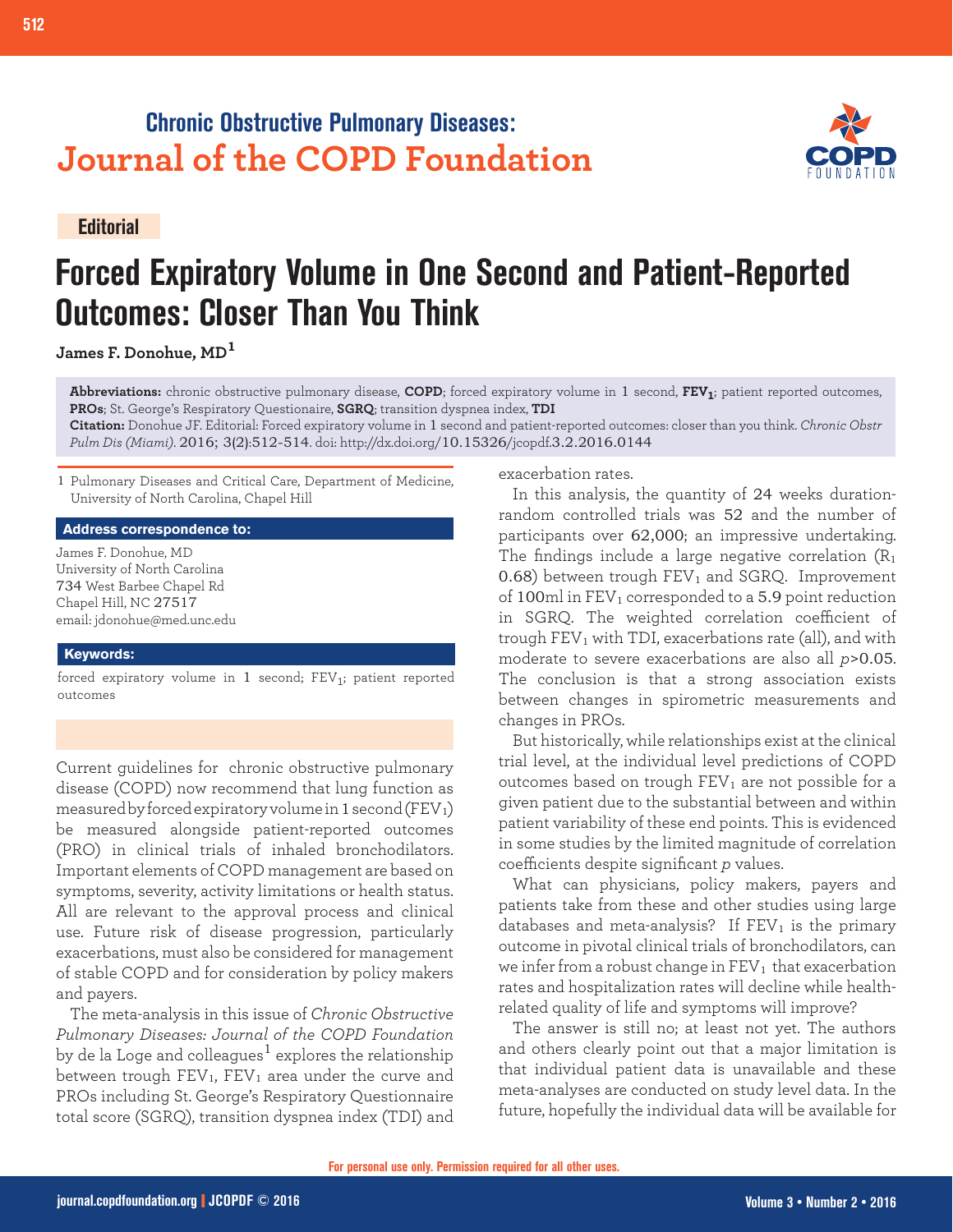large clinical trials and in the public domain. Another limitation of all of these studies is that not all include all the end points of interest.

Other groups have correlated change in lung function with patient outcomes in COPD. In a pooled analysis from 3 studies of 3313 patients, TDI and change in SGRQ improved at all time points with increasing positive change in  $\text{FEV}_1.^2$  Also, exacerbation rates over the study duration declined, *p*>0.01. However, individual level correlations were 0.03-0.18 while cohort level correlations were 0.79-0.95. At 28 weeks a 100 $m$ l increase in  $FEV<sub>1</sub>$  was associated with improved TDI (0.46), change in SGRQ (1.3-1.9) and a 12% decrease in exacerbation rate. Adjustments for baseline covariant seem to have little impact on the relationship between delta FEV<sub>1</sub> and outcomes.

More recently, pooled longitudinal data from 23 randomized studies (n=23,313) explores the relationship of these endpoints using correlations of data summaries and model-based analysis: generalized linear mixed effects regression modelling to determine

if change in  $FEV<sub>1</sub>$  could predict patient outcomes with different treatments.3 One intriguing finding was that no evidence of a plateau effect was observed such that patients with the greatest improvement in trough  $FEV<sub>1</sub>$ had better SGRQs and TDI scores, fewer exacerbations and used less rescue medication. The combination of long-acting beta-agonists/long-acting muscarinicantagonists produced robust changes in  $FEV<sub>1</sub>$  and had greater effects on the PROs than mono therapies. Does this imply that maximizing lung function will lead to greater PROs? This question remains to be answered by randomized prospective studies.

The relationship of change in lung function, SGRQ and economically significant outcomes of exacerbation and health resource utilization are equally of interest.<sup>4</sup> These results and those of de la Loge offer providers and players a broader picture of the relationship between  $FEV<sub>1</sub>$  to inform clinical and formulary decisions while stimulating new research questions for future prospective studies.